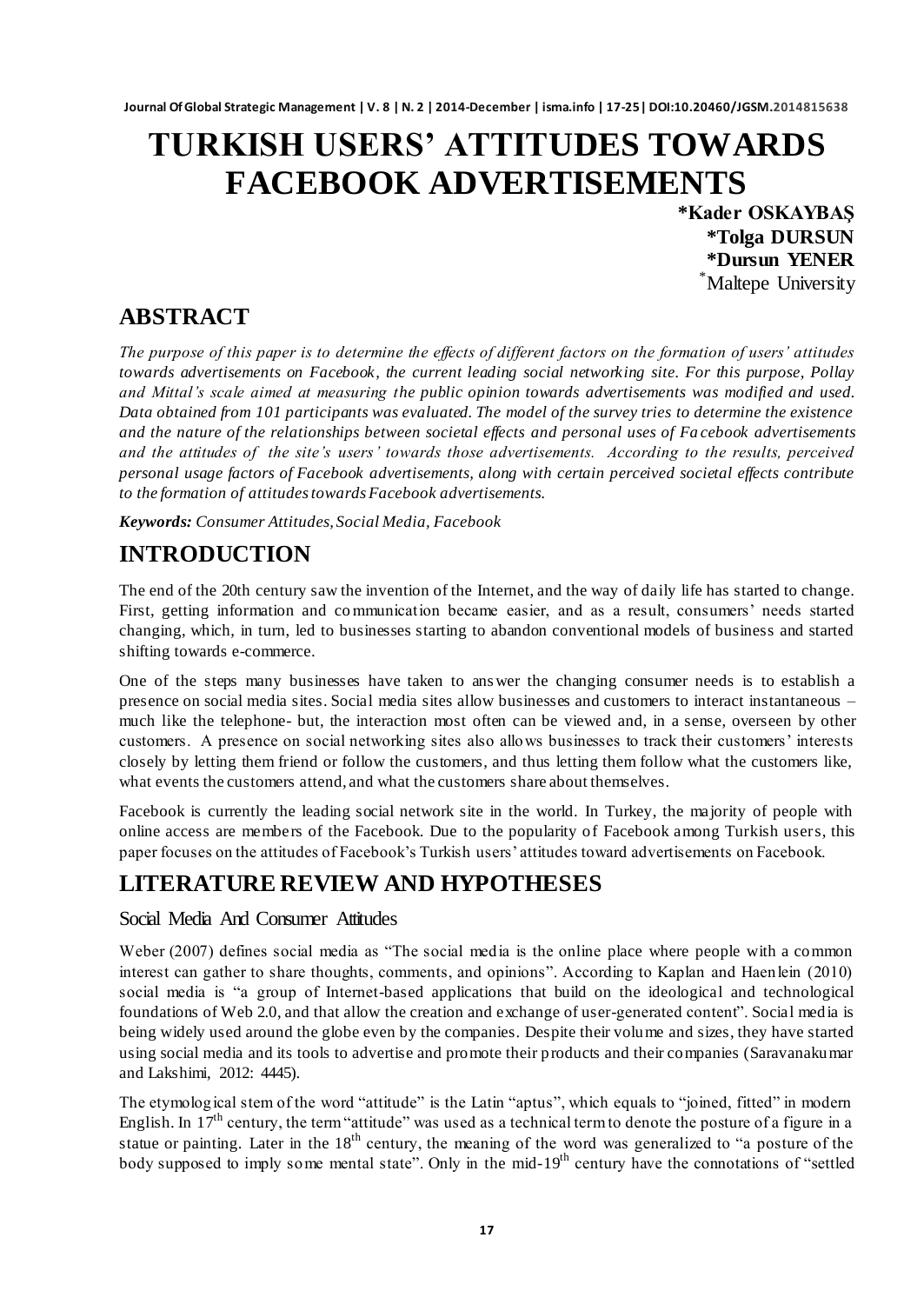**Journal Of Global Strategic Management | V. 8 | N. 2 | 2014-December | isma.info | 17-25| DOI:10.20460/JGSM.2014815638** behavior reflecting feeling or opinion" started to be attached to the word  $(\frac{http://www.etymonline.com/index.php?term =attribute}{http://www.etymonline.com/index.php?term =attribute}$ , retrieved on  $13<sup>th</sup>$  of March, 2014).

Although the meaning of the term has been redefined countless times in the past century, Thurstone's definition of it as "the amount of affect or feeling for or against a stimuli" captures the widest area on its current usage. The definition of attitudes as "evaluations of a concept or object, such as an issue, person, group, brand or service that expresses a degree of favor or disfavor" is more relevant to the topic of consumer behavior. Consumers form these evaluations by integrating knowledge, meanings or beliefs about the attitude object – the entity that gets evaluated. Attitudes are both concrete and protean, in the sense that once one about an object is formed, consumers activate the said attitude from memory and incorpo rate their interpretation of new information into it, instead of forming a new attitude each time they come upon a new bit of information (Peter & Olson, 1999). This implies that an attitude toward an object might differ in different points in time. The changes an attitude might undergo depend on three characteristics: Attitude availability, attitude accessibility and attitude strength (Arnould, Price & Zinkhan, 2004).

Attitudes about most objects are an amalgam of numerous feelings, thoughts and experience s of both positive and negative nature. In addition, attitudes are not necessarily always verging on the extremes. Neutral evaluations are not uncommon, especially towards relatively un-important concepts that do not require high levels of involvement (Peter & Olson, 2005).

### **DEVELOPMENT OF HYPOTHESES**

Pollay and Mittal (1993) posit that seven effects that might be yielded by advertising and can affect formation of attitudes toward advertising. They divide those seven effects into two main categories, namely : Personal Uses and Societal Effects. The seven effects determined by Pollay and Mittal are as follows:

Personal Uses:

- Product Information: Some arguments advocating usefulness of advertising are based upon its role as a provider of information. The information obtained from advertising might increase market efficiency by more accurately matching customers' needs and producers' offerings.
- Social Role and Image: Most advertising provide lifestyle imagery, aimed at association of the product with status and prestige. Many consumers agree to pay premium prices for effectively branded products.
- Hedonic / Pleasure: The experience of looking at or remembering an advert itself can be a pleasurable.

#### Societal Effects:

- Good for the Economy: Arguments advocating adverts claim that advertisement can speed up the acceptance of new products by the costumers, ultimately fostering full employment, lower production expenses, and similar larger-scale results.
- Materialism: Critics of advertising claim that the display of countless products in an attractive manner preoccupies consumers with commercial concerns and divert them from social, political and philosophical concerns.
- Value Corruption: Advertisements are built upon premises of values. Values portrayed and promised, critics of adverts claim, reinforce tendencies towards the "seven deadly sins" (greed, lust, gluttony, envy, sloth, pride, and anger) more than they do the "seven cardinal virtues" (prudence, temperance, justice, fortitude, faith, hope, and charity).
- Falsity / No Sense: Advertising in general has been accused of being purposefully misleading or not fully informing. In such cases, the personal usefulness of adverts as information sources diminishes. Furthermore, such ads can damage communities they are served to by promoting half-truths as truths.

Global Attitudes: Specific beliefs listed above are claimed to be in accordance with more generalized attitudes that exist at another cognitive abstraction (Pollay & Mittal, 1993).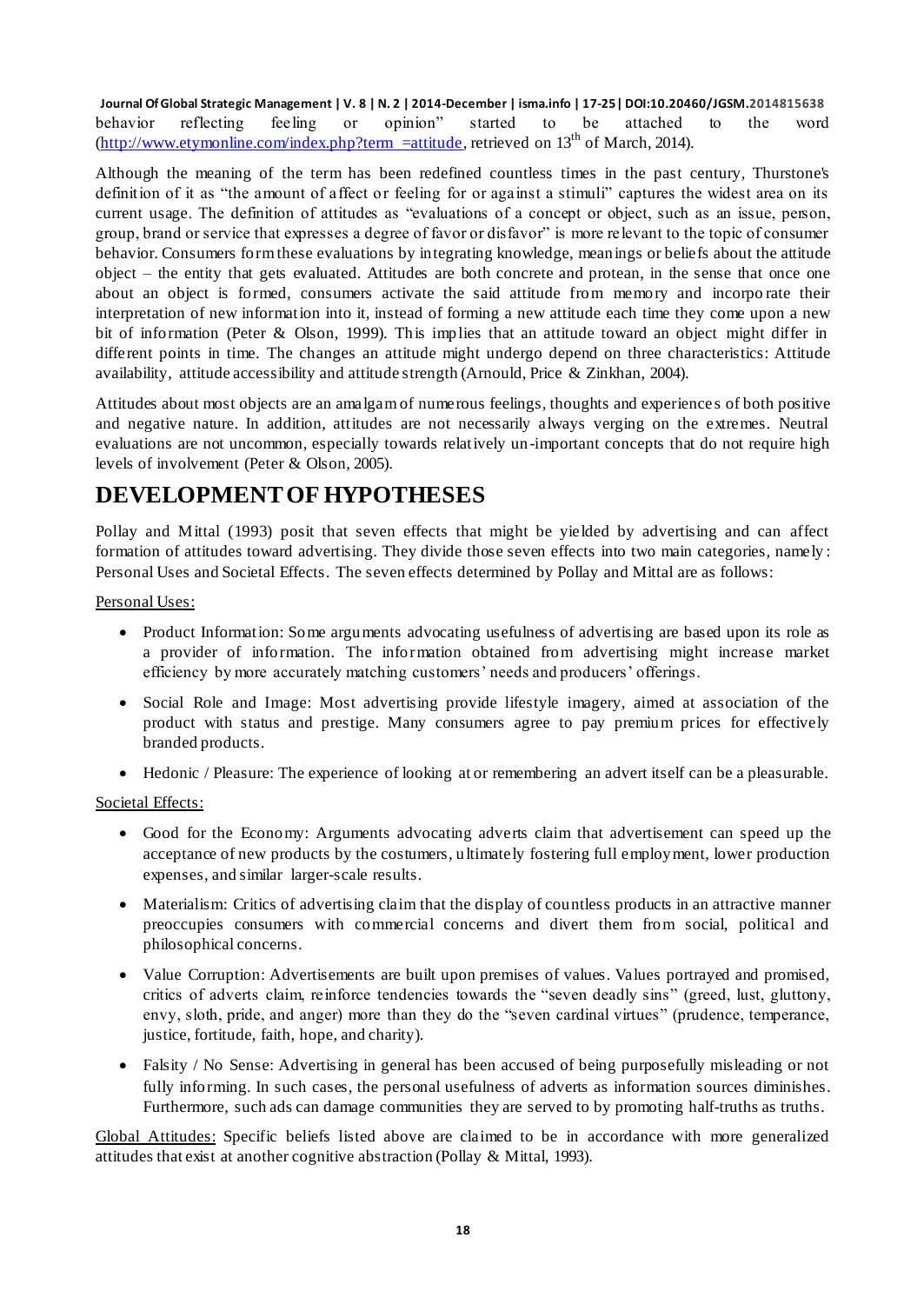All the statements used were modified and reworded for measurement of attitude formation toward Facebook advertisements.

H1: Evaluation of Product Information factor influences Attitude toward Facebook advertisements positively.

H2: Evaluation of Social Role and Image factor influences Attitude toward Facebook advertisements positively.

H3: Evaluation of "Hedonic / Pleasure" factor influences Attitude toward Facebook advertisements positively.

H4: Evaluation of "Good for the Economy" factor influences Attitude toward Facebook advertisements positively.

H5: Evaluation of "Falsity / No Sense" factor influences Attitude toward Facebook advertisements negatively.

H6: Evaluation of "Corrupts Values" factor influences Attitude toward Facebook advertisements negatively.

H7: Evaluation of "Materialism" factor influences Attitude toward Facebook advertisements negatively.

### **METHODOLOGY**

### Research Goal

The purpose of this survey is to determine the effects of different factors on the formation of users" attitudes towards advertisements on Facebook, the current leading social networking site. For this purpose, Pollay and Mittal"s scale aimed at measuring the public opinion towards advertisements was modified and used. In addition to the factors adapted from Pollay and Mittal"s model, the existence of relationships between demographic characteristics of the participants and their attitudes towards the Faceb ook advertisements was also tried to be determined.

### Sample and Data Collection

Data obtained in this survey was computerized in Microsoft Excel and SPSS 18.0 programs. In this study, 7 questions about participants' demographic characteristics and 39 statements each were compiled into a survey and the resulting survey was published online to determine participants' attitudes towards Facebook advertisements in accordance with seven attribute model adapted from Pollay and Mittal. Participants were asked to state to what extent they agree with the statements on a scale of 1 to 5. Agreement degrees for 39 attribute statements were designed as 1-Strongly disagree, 2-Disagree, 3-Neutral, 4-Agree, 5-Strongly Agree. Each attribute assessment was then scored on the scale of 100 to calculate importance weights of each quality dimension.

#### Analyses and Results

Reliability is an important concept for research findings. Gegez (2010) explained that reliability indicates whether or not the same results are going to be obtained when a research is repeated and whether respondents would give same answers in case of no change of their state. For reliability analysis of this survey Cronbach"s alpha model was used. Cronbach"s alpha model, in the words of George and Mallery (2001, p.209), is an indicator of to what extent all the items in a scale can successfully measure any dimension .

Reliability analysis comes to the front to gauge inter-closeness degree of questions when calculation is made by summating the values of answers to certain numbers of questions. This is also called as internal consistency. Most preferred method for reliability analysis is Cronbach Alpha model. This model calculates the coefficient alpha. Coefficient is obtained by comparing overall variations of question to general variation in a scale. Alpha is a standard change mean and varies between 0 and 1. According to Nakip's explanation; in social research, an alpha value of 0,70 is accepted as 'adequate' for reliability (Nakip, 2013).

#### Demographic Features

46% of total participants were female and 53% were male, while 18.8% of the participants were married, 80.2% were single, and 1% were divorced or widowed. 24 to 29 age bracket was the largest group among the participants with 56.4%, followed by 18 to 23 groups with 30.7%, 30 to 34 groups with 8.9%, and 35 to 39 groups with only 4%.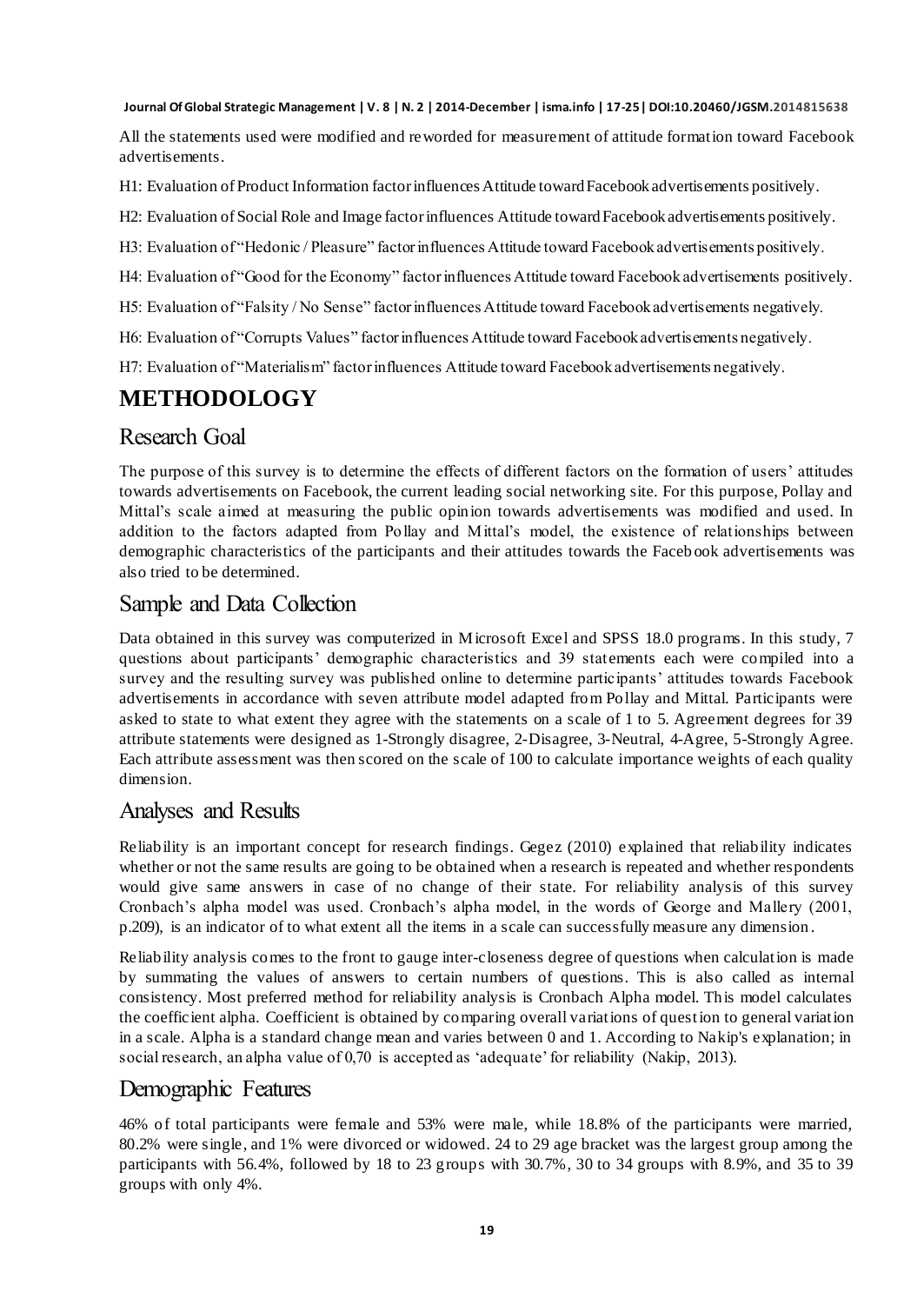|                       |                | 8- T          |                      |                |               |
|-----------------------|----------------|---------------|----------------------|----------------|---------------|
| <b>Gender</b>         | ${\bf N}$      | $\frac{0}{0}$ | Income               | N              | $\frac{0}{0}$ |
| Female                | 47             | 46            | $<$ 1000 TL          | 32             | 31.7          |
| Male                  | 54             | 53            | 1001-1500 TL         | 10             | 9.9           |
| Age                   | N              | $\frac{0}{0}$ | 1501-2000 TL         | 18             | 17.8          |
| $18-23$               | 31             | 30.7          | 2001-2500 TL         | 10             | 9.9           |
| 24-29                 | 57             | 56.4          | 2501-5000 TL         | 22             | 21.8          |
| 30-34                 | 9              | 8.9           | $5001 + T L$         | $\mathfrak{F}$ | 5.0           |
| 35-39                 | $\overline{4}$ | 4.0           | Occupation           | ${\bf N}$      | $\frac{0}{0}$ |
| <b>Marital Status</b> | N              | $\frac{1}{2}$ | Academician          | 5              | 5.0           |
| Single                | 81             | 80.2          | Engineer             | $\overline{c}$ | 2.0           |
| Married               | 19             | 18.8          | Lawyer               | 3              | 3.0           |
| Divorced/Widowed      | $\mathbf{1}$   | 1.0           | Other                | 3              | 3.0           |
| Education             | N              | $\frac{0}{0}$ | Private Sector       | 28             | 27.7          |
| Postgraduate          | 27             | 26.7          | Public Employee      | $\overline{2}$ | 2.0           |
| Undergraduate         | 63             | 62.4          | Self-Employed        | 10             | 9.9           |
| Associate's           | $\overline{2}$ | 2.0           | Student              | 48             | 47.5          |
| High School           | 8              | 7.9           | <b>Have Children</b> | N              | $\frac{0}{0}$ |
| Literate              | 1              | 1.0           | Yes                  | 14             | 13.9          |
|                       |                |               | No                   | 87             | 86.1          |

#### **Journal Of Global Strategic Management | V. 8 | N. 2 | 2014-December | isma.info | 17-25| DOI:10.20460/JGSM.2014815638 Table 1: Demographic Characteristics of the Participants**

The monthly personal income of 31.7% of the participants was less than 1000TL. This group was followed by 21.8% of the participants with an income between 2501 and 5000 TL, 17.8% between 1501 and 2000TL, 9.9% with both between 1001 and 1501TL, and between 2001 and 2500TL, and, the s mallest group, 5% with more than 5001TL of monthly personal income.

As to the occupation of the participants: With 47.5%, almost half of the participants were students, while 27.7% were employed in private sector. 9% of the participants were self-employed. Academicians, lawyers, engineers, public sector employees and those who were working in branches other than the options given in the survey made up 5%, 2%, 3%, 2% and 3% of the participants, respectively.

62.4% of the participants either had or were working towards an undergraduate degree. 26.7% of the participants were post-graduates. Those of the participants who had an associate's degree made up 2% of the total number of participants. High school graduates made up 7.9% percent of the participants, while only 1% of the participants" education level was literate –meaning they have not completed any high school level education.

### Evaluation of Participants" Answers

"Global attitudes" factor consists of 4 variables in the survey. Factor weight of each variable can be found on the 3rd column of the table. Explained variation percentage is %66,52, which means that the aforementioned four variables account for %66.52 of the "global attitudes" factor. KMO test, performed to ascertain whether the sample was adequate for factor analysis, needed to be 0,7 or higher. For "Global Attitudes" factor, the KMO test result was adequate. Bartlett test is used to ascertain whether the variables could be used for factor analysis. Values lower than 0,05 mean that the variable can be used for factor analysis.

"Product Information" factor consists of 3 variables in the survey. Explained variation percentage for this factor was %67,01. KMO test resulted in a value of 0,657 for this factor. Bartlett value for this factor was also below 0,05.

"Social Role and Image Formation" factor consists of 3 variables in the survey. Explained variation percentage for this factor was %64,74. KMO test resulted in a value of 0,658 for this factor. Bartlett value for this factor was also below 0,05.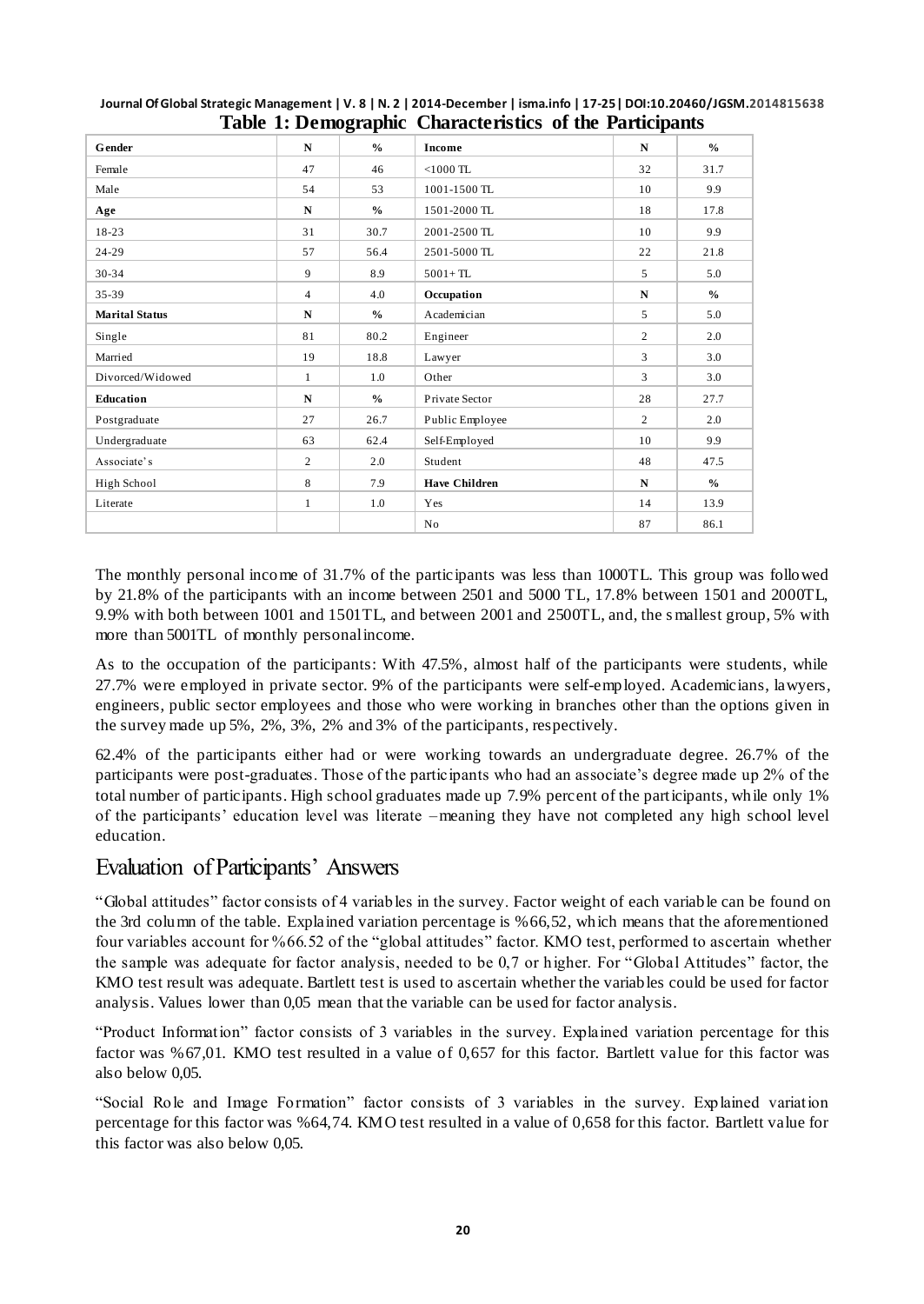"Hedonic / Pleasure" factor consists of 3 variables in the survey. Explained variation percentage for this factor was %65,98. KMO test resulted in a value of 0,652 for this factor. Bartlett value for this factor was also below 0,05.

"Good for the Economy" factor consists of 5 variables in the survey. Explained variation percentage for this factor was %67,01. KMO test resulted in a value of 0,721 for this factor. Bartlett value for this factor was also below 0,05.

"Materialism" factor consists of 4 variables in the survey. Explained variation percentage for this factor was %57,6. KMO test resulted in a value of 0,694 for this factor. Bartlett value for this factor was also below 0,05.

For "Falsity/No Sense" and "Value Corruption" factors, the KMO values were not adequate, and thus these factors have been omitted from the analysis.

| <b>Factors</b>                        | <b>Variables</b>                                                                                          | Factor<br>Weight | <b>Explained</b><br>Variation<br>(%) | KMO   | <b>B</b> artlett | Cronbach<br>Alpha |
|---------------------------------------|-----------------------------------------------------------------------------------------------------------|------------------|--------------------------------------|-------|------------------|-------------------|
|                                       | Facebook advertisements are essential.                                                                    | 0,809            |                                      | 0,758 | 0.000            |                   |
| Global                                | Overall, I consider Facebook advertisements a good thing.                                                 | 0,837            |                                      |       |                  |                   |
| Attitudes                             | My general opinion of Facebook advertisements is unfavourable.                                            | 0,737            | 66,52                                |       |                  |                   |
|                                       | I do like Facebook advertisements.                                                                        | 0,874            |                                      |       |                  |                   |
|                                       | Courses, in large part, should be practice-oriented (e.g.case study)                                      | 0,787            |                                      |       |                  |                   |
| Product<br>Information                | Students should be prompted to group works in practice oriented<br>parts of courses                       | 0,872            | 67,01                                | 0,657 | 0,000            |                   |
|                                       | Facebook advertisements help me keep up to date about products/<br>services available in the marketplace. | 0,793            |                                      |       |                  |                   |
|                                       | From Facebook advertisements I learn about fashions and about<br>what to buy to impress others.           | 0,847            |                                      |       |                  |                   |
| Social Role<br>and Image<br>Formation | Facebook advertisements tell me what people with lifestyles similar<br>to mine are buying and using.      | 0,741            | 64,74                                | 0,658 | 0,000            |                   |
|                                       | Facebook advertisements help me know which products will or will<br>not reflect the sort of person I am.  | 0,821            |                                      |       |                  |                   |
|                                       | Facebook advertisements are quite often amusing.                                                          | 0,854            |                                      |       |                  |                   |
| Hedonic/<br>Pleasure                  | Sometimes I take pleasure in thinking about what I saw or heard or<br>read in Facebook advertisements.    | 0,727            | 65.98                                | 0.652 | 0.000            |                   |
|                                       | Sometimes Facebook advertisements are even more enjoyable than<br>other media contents.                   | 0,850            |                                      |       |                  |                   |
|                                       | Facebook advertisements help raise our standard of living.                                                |                  |                                      |       |                  | 0.883             |
|                                       | In general, Facebook advertisements result in lower prices.                                               | 0,704            | 0.721<br>50.45                       |       | 0.000            |                   |
| Good for the                          | In general, Facebook advertisements help our nation's economy.                                            | 0,767            |                                      |       |                  |                   |
| Economy                               | Mostly, Facebook advertisements are wasteful of economic<br>resources.                                    | 0,360            |                                      |       |                  |                   |
|                                       | In general, Facebook advertisements promote competition, which<br>benefits the customer.                  | 0,818            |                                      |       |                  |                   |
|                                       | Faculty members should help students and give advices on their<br>career planning                         |                  |                                      |       |                  |                   |
| Materialism                           | Advisers should help students complete the program smoothly                                               | 0,791            | 57.60                                | 0,694 | 0.000            |                   |
|                                       | Facebook advertisements make people live in a world of fantasy.                                           | 0,661            |                                      |       |                  |                   |
|                                       | Because of Facebook advertisements, people buy a lot of things<br>they do not really need.                | 0,728            |                                      |       |                  |                   |
|                                       | In general, Facebook advertisements are misleading.                                                       | 0,746            |                                      |       |                  |                   |
| Falsity/No<br>Sense                   | Most Facebook advertisements insult the intelligence of the<br>average consumer.                          | 0,830            | 53,81                                | 0,562 | 0,000            |                   |
|                                       | In general, Facebook advertisements present a true picture of the<br>product advertised.                  | 0,606            |                                      |       |                  |                   |
| Value                                 | Facebook advertisements promote undesirable values in our<br>society.                                     | 0,776            |                                      |       |                  |                   |
| Corruption                            | Most Facebook advertisements distort the values of our youth.                                             | 0,874            | 51,54<br>0,467                       |       | 0,000            |                   |
|                                       | There is too much sex in Facebook advertisements today.                                                   | 0.424            |                                      |       |                  |                   |

**Table 2: Results of the Reliability Tests**

Analysis also showed in-group differences in four demographic characteristics. Those characteristics are listed below: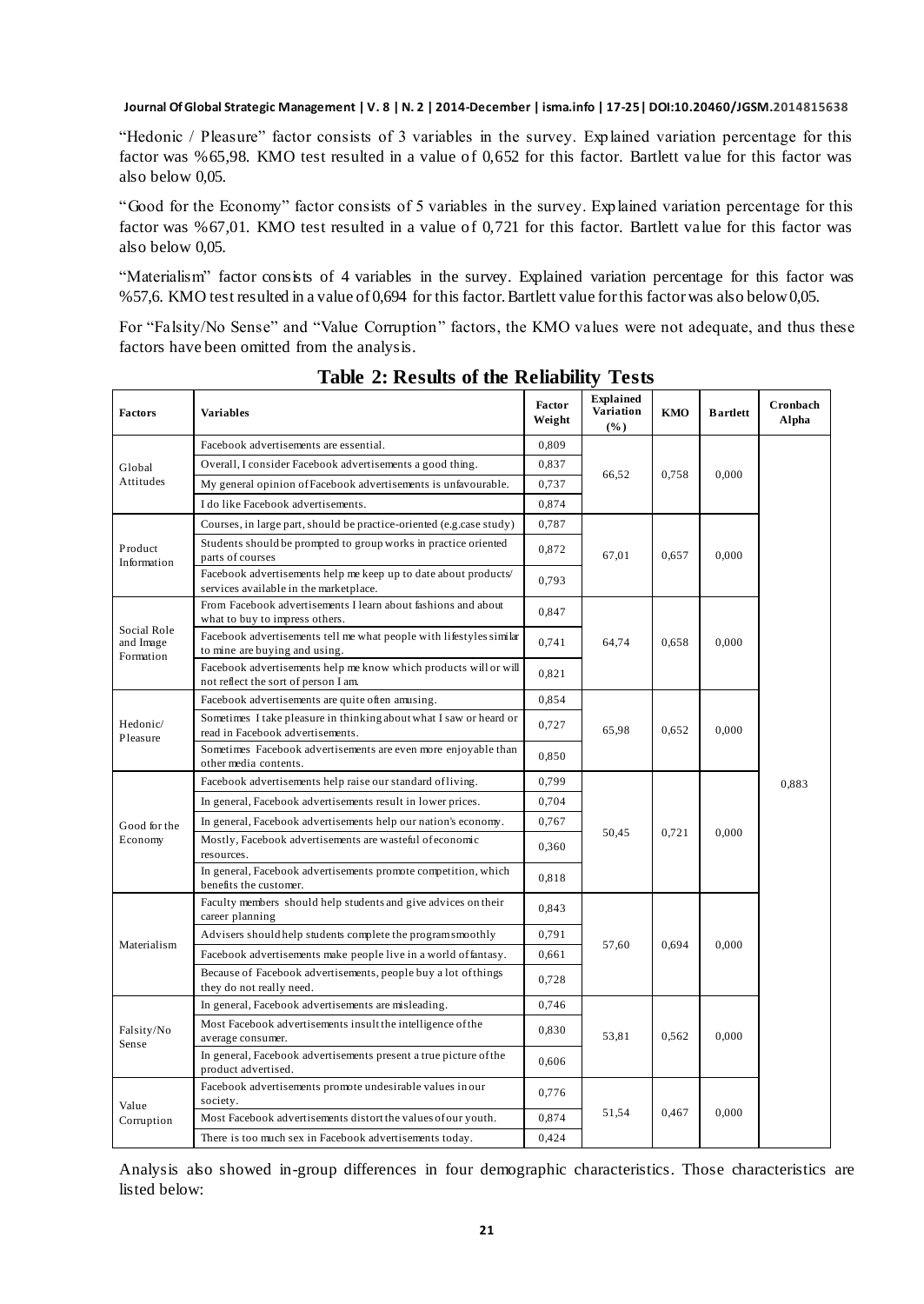- Education
- Age
- Marital Status
- Children

|                      |                       | Sum of Squares | df             | Mean Square | F     | Sig.  |
|----------------------|-----------------------|----------------|----------------|-------------|-------|-------|
| Global Attitudes     | Between Groups        | 3,883          | $\overline{4}$ | 0.971       | 3,044 | 0,021 |
|                      | Within Groups         | 30,617         | 96             | 0.319       |       |       |
|                      | Total                 | 34,500         | 100            |             |       |       |
| Product Information  | Between Groups        | 10,771         | 4              | 2,693       | 3,27  | 0,015 |
|                      | Within Groups         | 79,066         | 96             | 0,824       |       |       |
|                      | Total                 | 89,837         | 100            |             |       |       |
| Hedonic/Pleasure     | Between Groups        | 6,330          | $\overline{4}$ | 1,582       | 2,575 | 0.042 |
|                      | Within Groups         | 58,997         | 96             | 0,615       |       |       |
|                      | Total                 | 65,327         | 100            |             |       |       |
| Good for the Economy | <b>Between Groups</b> | 5,409          | $\overline{4}$ | 1,352       | 2,849 | 0,028 |
|                      | Within Groups         | 45,554         | 96             | 0,475       |       |       |
|                      | Total                 | 50,962         | 100            |             |       |       |

#### **Table 3: Comparison of Effects Measured by Education Level**

Deduced from the data is that for the factors included in the table above, participants" education level did show some statistical difference, but, since a post-hoc test was not performed, the exact differences between educational status is not clear.

|                  |                | Sum of Squares | df             | Mean Square |       | Sig. |
|------------------|----------------|----------------|----------------|-------------|-------|------|
| Hedonic/Pleasure | Between Groups | 5.726          |                | .909        | 3.106 | 0,03 |
|                  | Within Groups  | 59,601         | Q <sub>7</sub> | 0.614       |       |      |
|                  | Total          | 65.327         | 100            |             |       |      |

Hedonic/Pleasure factor shows fluctuations relative to the age of participants. When mean values are analyzed, it can be seen that the highest Hedonic / Pleasure score belongs to the 35-39 age group. It was also seen that Hedonic / Pleasure score increased as the age of the participants did.

#### **Table 5: Comparison of Effects Measured by Marital Status**

|                         |                | Sum of Squares | df             | Mean Square | F     | Sig.  |
|-------------------------|----------------|----------------|----------------|-------------|-------|-------|
| <b>Global Attitudes</b> | Between Groups | 4,395          | 2              | 2,197       | 7,153 | 0,001 |
|                         | Within Groups  | 30.105         | 98             | 0.307       |       |       |
|                         | Total          | 34.500         | 100            |             |       |       |
| Product Information     | Between Groups | 7,553          | $\overline{c}$ | 3,777       | 4.498 | 0.014 |
|                         | Within Groups  | 82,284         | 98             | 0,84        |       |       |
|                         | Total          | 89,837         | 100            |             |       |       |
| Hedonic/Pleasure        | Between Groups | 5,968          | 2              | 2,984       | 4,926 | 0,009 |
|                         | Within Groups  | 59,359         | 98             | 0.606       |       |       |
|                         | Total          | 65,327         | 100            |             |       |       |

As it was the case with the education level, participants' marital status did show some statistical difference for the factors listed in the table above, but, since a post-hoc test was not performed, the exact diffe rences between marital status is not clear.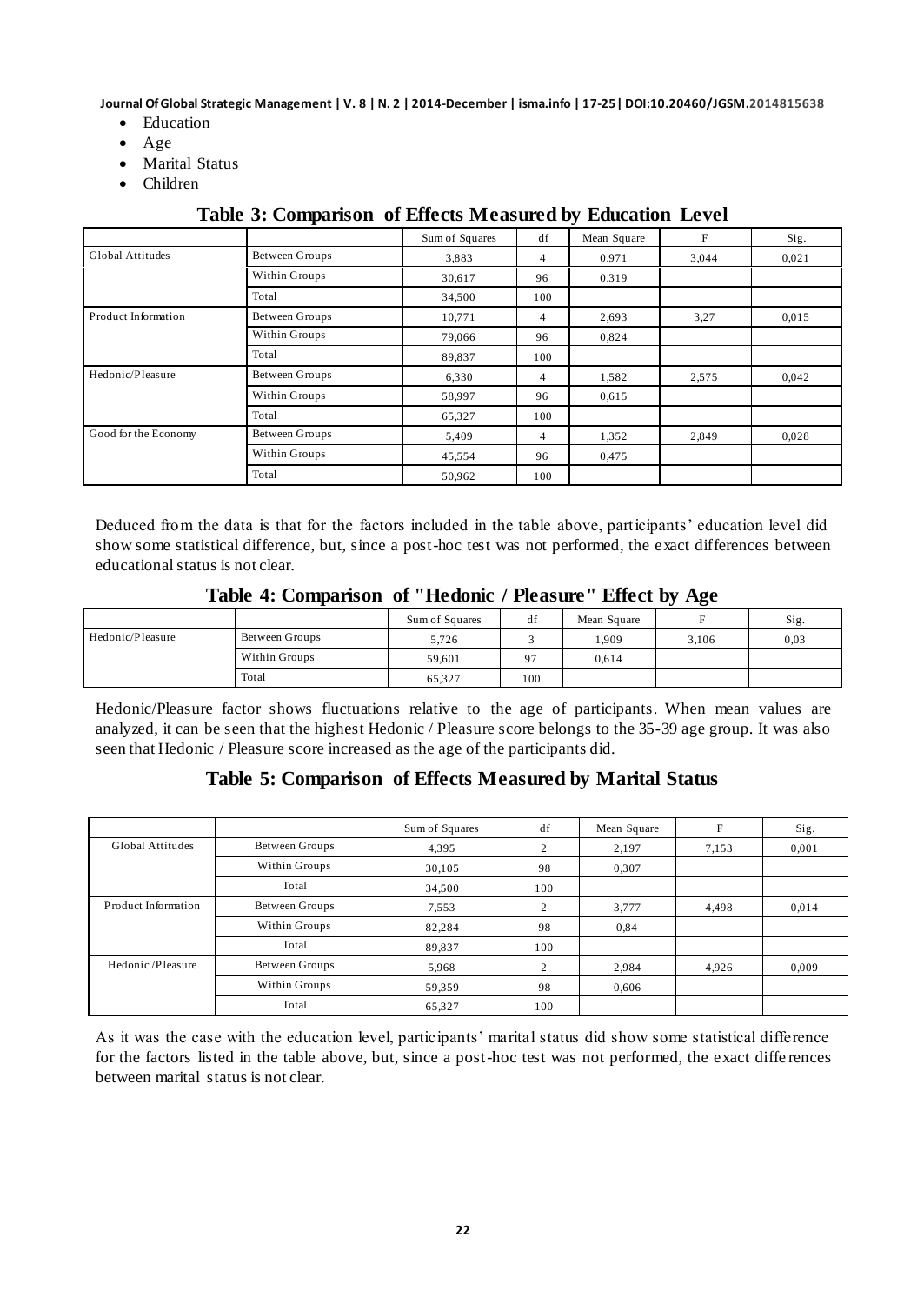| Group Statistics   |                          |                                         |       |                                            |                       |                              |       |  |  |
|--------------------|--------------------------|-----------------------------------------|-------|--------------------------------------------|-----------------------|------------------------------|-------|--|--|
|                    | Children                 | N                                       |       | Mean                                       | Std. Deviation        | Std. Error Mean              |       |  |  |
| Hedonic/Pleasure   | Yes                      | 14                                      |       | 2.50                                       | 0.994                 | 0,266                        |       |  |  |
|                    | No                       | 87                                      |       | 1,77                                       | 0,732                 | 0,078                        |       |  |  |
|                    | Independent Samples Test |                                         |       |                                            |                       |                              |       |  |  |
|                    |                          |                                         |       | Levene's Test for Equality<br>of Variances |                       | t-test for Equality of Means |       |  |  |
|                    |                          |                                         | F     | Sig.                                       | Df<br>Sig. (2-tailed) |                              |       |  |  |
| Hedonic / Pleasure | Equal variances assumed  |                                         | 2,165 | 0,144                                      | 3,286                 | 99                           | 0,001 |  |  |
|                    |                          | Equal variances not<br>2,636<br>assumed |       |                                            | 15,352                | 0,018                        |       |  |  |

#### **Table 6: Comparison of "Hedonic / Pleasure" Effect by Having Children**

When the relationship between participants' having children or not and the "hedonic / pleasure" factor was viewed, it was seen that the participants with children had a higher value across the "hedonic / pleasure" factor than those who did not have children.

**Table 7: Correlation Analysis**

|                       |                   | Global Attitudes | Product Information | Social Role and Image<br>Formation | Hedonic/Pleasure | Good for the Economy | Materialism  | Value Corruption |
|-----------------------|-------------------|------------------|---------------------|------------------------------------|------------------|----------------------|--------------|------------------|
| Global Attitudes      | Pearson Cor.      | $\mathbf{1}$     | $.626**$            | $.435**$                           | .592**           | .582**               | $,201*$      | 0,123            |
|                       | $Sig. (2-tailed)$ |                  | $\boldsymbol{0}$    | $\mathbf{0}$                       | $\overline{0}$   | $\boldsymbol{0}$     | 0,044        | 0,222            |
|                       | N                 | 101              | 101                 | 101                                | 101              | 101                  | 101          | 101              |
| Product Information   | Pearson Cor.      | $,626**$         | $\mathbf{1}$        | $.647**$                           | .566**           | ,574**               | 0,177        | 0,192            |
|                       | $Sig. (2-tailed)$ | $\mathbf{0}$     |                     | $\mathbf{0}$                       | $\overline{0}$   | $\overline{0}$       | 0,077        | 0,055            |
|                       | N                 | 101              | 101                 | 101                                | 101              | 101                  | 101          | 101              |
| Social Role and Image | Pearson Cor.      | ,435**           | $,647**$            | $\mathbf{1}$                       | $.525**$         | ,553**               | $,229*$      | 0,157            |
| Formation             | $Sig. (2-tailed)$ | $\overline{0}$   | $\overline{0}$      |                                    | $\overline{0}$   | $\overline{0}$       | 0,021        | 0,117            |
|                       | N                 | 101              | 101                 | 101                                | 101              | 101                  | 101          | 101              |
| Hedonic / Pleasure    | Pearson Cor.      | .592**           | $,566**$            | $.525**$                           | 1                | $.631**$             | 0,145        | 0,126            |
|                       | Sig. (2-tailed)   | $\overline{0}$   | $\boldsymbol{0}$    | $\mathbf{0}$                       |                  | $\overline{0}$       | 0,149        | 0,209            |
|                       | N                 | 101              | 101                 | 101                                | 101              | 101                  | 101          | 101              |
| Good for the Economy  | Pearson Cor.      | $.582**$         | $.574**$            | $.553**$                           | $.631**$         | $\mathbf{1}$         | ,489**       | .439**           |
|                       | $Sig. (2-tailed)$ | $\overline{0}$   | $\boldsymbol{0}$    | $\overline{0}$                     | $\mathbf{0}$     |                      | $\mathbf{0}$ | $\overline{0}$   |
|                       | N                 | 101              | 101                 | 101                                | 101              | 101                  | 101          | 101              |
| Materialism           | Pearson Cor.      | $,201*$          | 0,177               | $.229*$                            | 0,145            | ,489**               | $\mathbf{1}$ | $.530**$         |
|                       | Sig. (2-tailed)   | 0,044            | 0,077               | 0,021                              | 0,149            | $\overline{0}$       |              | $\overline{0}$   |
|                       | N                 | 101              | 101                 | 101                                | 101              | 101                  | 101          | 101              |
| Value Corruption      | Pearson Cor.      | 0,123            | 0,192               | 0.157                              | 0,126            | ,439**               | $.530**$     | 1                |
|                       | Sig. (2-tailed)   | 0,222            | 0,055               | 0,117                              | 0,209            | $\overline{0}$       | $\mathbf{0}$ |                  |
|                       | $\mathbf N$       | 101              | 101                 | 101                                | 101              | 101                  | 101          | 101              |

Between "Global Attitudes" and "Product Information" lies a significance value of 0, which indicates that there is a significant relationship between them. Pearson correlation value is 0,626, which indicates that the relationship between these two factors is a positive one. According to these values, it can be said that Hypothesis 1 can be accepted.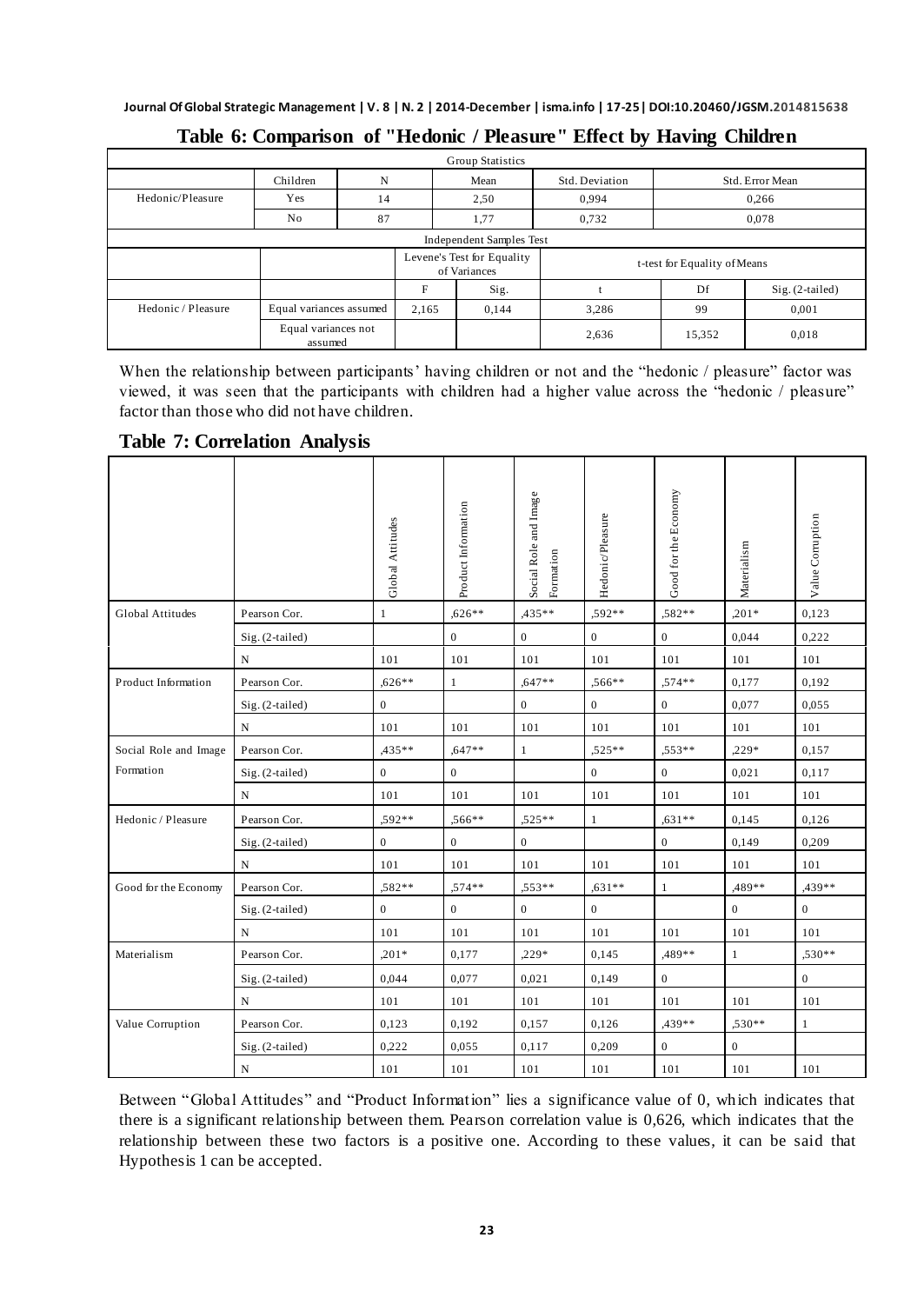**Journal Of Global Strategic Management | V. 8 | N. 2 | 2014-December | isma.info | 17-25| DOI:10.20460/JGSM.2014815638** Between "Global Attitudes" and "Social Role and Image Formation" lies a significance value of 0, which indicates that there is a significant relationship between them. Pearson correlation value is 0,435, which indicates that the relationship between these two factors is a positive one. According to these values, it can be said that Hypothesis 2 can be accepted.

Between "Global Attitudes" and "Hedonic / Pleasure" lies a significance value of 0, which indicates that there is a significant relationship between them. Pearson correlation value is 0,592, which indicates that the relationship between these two factors is a positive one. According to these values, it can be said that Hypothesis 3 can be accepted.

Between "Global Attitudes" and "Good for the Economy" lies a significance value of 0, which indicates that there is a significant relationship between them. Pearson correlation value is 0,582, which indicates that the relationship between these two factors is a positive one. According to these values, it can be said that Hypothesis 4 can be accepted.

Between "Global Attitudes" and "Materialis m" lies a significance value of 0,044 , which indicates that there is a significant relationship between them. Pearson correlation value is 0,123, which indicates that the relationship between these two factors is a positive one. According to these values, it can be said that Hypothesis 7 can be accepted.

Between "Global Attitudes" and "Value Corruption" lies a significance value of 0,222 , which indicates that there is a significant relationship between them. Pearson correlation value is 0,123, which indicates that the relationship between these two factors is a positive one. According to these values, it can be said that Hypothesis 6 can be accepted. Analysis returned inconclusive results on Hypotheses 5.

# **CONCLUSION**

With the advent of Internet technologies, many businesses started to spill their functions over to the cyber world to provide more ease and speed to their customers. As the social media sites started to become widely accepted and used, companies started using those sites to strengthen and improve their relationships with the customers, as well as to reach new customers. As the companies started establishing themselves on soc ial networking sites and become more easily reachable, advertisements for businesses started finding their way into these sites too.

To determine the attitude of Turkish Facebook users" attitude towards advertisements on Facebook, a survey was prepared and 101 answer sets were collected. Analysis of the data collected indicates that there is a positive relationship between participants" evaluation of the "Product Information", "Social Role and Image Formation", "Hedonic / Pleasure", "Good for the Economy", "Materialism", and "Value Corruption" factors and participants' global attitudes towards Facebook advertisements. The effect of "Falsity / No Sense" factor on Facebook advertisements could not be determined due to these factors' variables turning out to be unreliable.

In light of these results, it can be said that companies considering foraying into the social media arena should put the focus in the advertisements they are going to use in Facebook on the adverts" being informing and picturing the social image it is trying to foster as clearly as possible. The advertisement used should be prepared in accordance with the culture of the target base it will be used for, for the results show -just like the old-media ads- Facebook advertisements too can be deemed as corrupting the values of the population they are exposed to. Undertones that might foster materialistic tendencies will also meet resistance from the customers, and have a negative effect on customers" general attitude towards the advertisement.

Further research with a larger sample might shed more light between users" evaluation of the effects included in the model and their overall attitude towards Facebook advertisements. In addition, research about users" attitude towards advertisements on social media outlets other than Facebook might be used to determine different attitudes and cross-site trends.